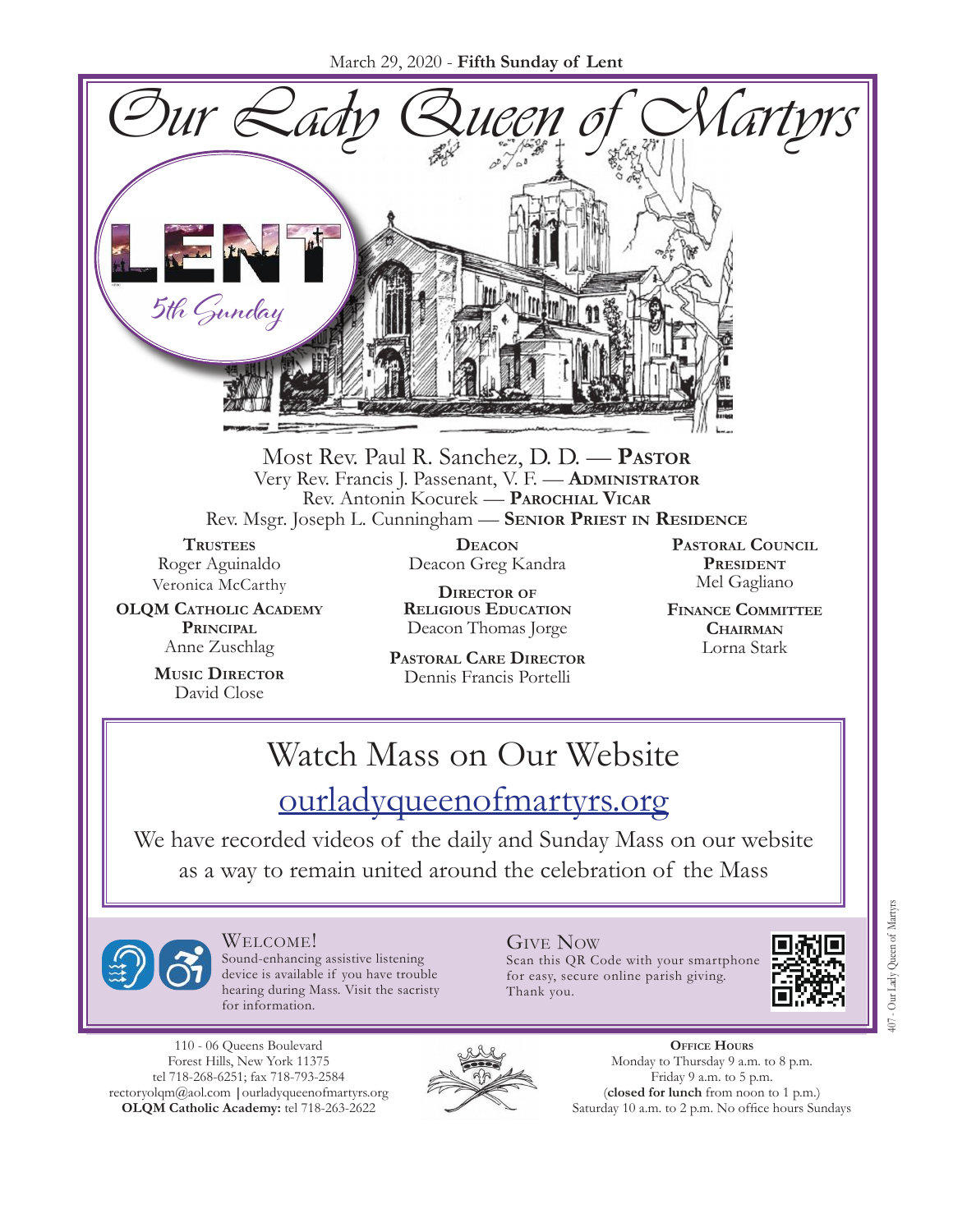### **Masses for the Week**

**Private Masses will be offered by the priests for the intentions listed.**

*Saturday, March 28*

Ismael Alicea James O'Conor Victor Maldonado

*Sunday, March 29*

Parishioners of Our Lady Queen of Martyrs

*Monday, March 30* Joan P. D'Arienzo Barbara and George Dean

> *Tuesday, March 31* Vistalia Garcia George Lallos

*Wednesday, April 1* Rocio Ochoa [living] Manuela Miguel

*Thursday, April 2* **Saint Francis of Paola** John S. DeBiase Antoine Lakah

> *Friday, April 3* Souls in Purgatory Robert DeBlasio

*Saturday, April 4* **Saint Isodore** Souls in Purgatory Maria and Vincenzo Malizia John and Lorrie Mazur

## **Remember Our Sick**

Blanche Aeppli, Joseph and Mary Augustine, Donald Begola, Alexander Berardino, Peter Berardino, Mark Bradley, Joseph Buatta, Susan Campbell, James Cardone, MaryAnn Cornell, Irene Cucurella, Tracy Cuva, Danielle D'Agostino, Norman Doucette, Baby Luka Dudashvili, Nancy Feldman, Stephanie Feldman, Michael Flannery, Anthony Frankel, Alice Fromer, Ogan Gates, Pat Gmerek, Cathie Greulich, Paulina Guballa, Alexander Gutierrez, Sean Harrison, Giles Houghton, Michael H. Jordan, Migdalia Leon, Maria Leon Santiago, James Lung, Liz Maryon, John Nikol, Connie Panella, Maureen Piatt, Grace Plank, Bonnie Post, Dr. Anthony Sarro, Scaturro family, Robert Sorsaia, Frank Soriente, Maria Viesta, Brittany Zaita—**and all parishioners currently in nursing homes, hospitals or confined to their homes**

## **Main Events of the Week**

*Sunday, March 29* **\*\* Church is closed until further notice \*\***

The Diocese of Brooklyn/Queens is asking all churches and church offices to remain closed for the safety of everyone during the COVID-19 emergency. While there is no public celebration of the Mass for the time being, the priests of OLQM are celebrating Mass each day privately for the scheduled intentions. Video recordings of the Masses will be posted on our website at [ourladyqueenofmartyrs.org](https://ourladyqueenofmartyrs.org) or on Facebook at [www.facebook.com/olqmchurch](https://www.facebook.com/olqmchurch).

> *Tuesday, March 31* **Confessions at 11:30 a.m. inside rectory door**\*

> > *Thursday, April 2* **Confessions at 11:30 a.m.**

*Saturday, April 4* **Confessions at 12:45 p.m.** *\*Note: For parishioners wishing to come to confession, please enter the rectory one at a time and please practice responsible social distancing.*

#### **\*\* CANCELLATIONS THIS WEEK \*\***

**No Devotions or Parish Group Activities/Meetings at this time**

**Faith and Autism with Fr. Matthew Schneider** Father Schneider was originally scheduled to speak at our Catholic Academy and Sunday Masses in advance of

World Autism Awareness Day (April 2). He will be videotaping his presentation and sharing that with us soon. Check our website for updates. Thank you.

### **Remember Our Deceased**

Rev. Martin F. Kirby Gary Lyttle Rev. John James Newell Helga Niedt Liliana Ortiz

Stephanie Peterson Ruth Sarmiento Rev. James H. Sweeney Chris Townley

#### **We pray for the men and women of our Armed Forces serving in the U.S. and abroad**

Eric Böhm, Sergio Borrero, Thaddeus Buenaventura, Ricardo Cantillo, Bobby DiTroia, Armando Fellin, Andrew Gonzalez, A. Jay James, William (Will) Klos, Michael Le Floch, Louis Mannino, Jean-Marc Moïse, Brian Quinn, Justin Pabse, Adam Rearick, Rodney Ross, McNeely Royal, Victoria Tissler-Bacca, Charles Torres, Jose J. Vaz, Mollie Rae Whitley, William Youssef, Phillip Whitley, Jeff Zabala. **Please pray for all who risk their lives for our safety, including police, fire, corrections and military personnel.**

**WELCOME!** If a disability makes it difficult for you to fully participate at Mass or other activities of our parish, contact our **Parish Advocate for Persons with Disabilities**, Karen Mongiello, at [disabilities.olqm@gmail.com,](mailto:disabilities.olqm@gmail.com) to make your special needs known.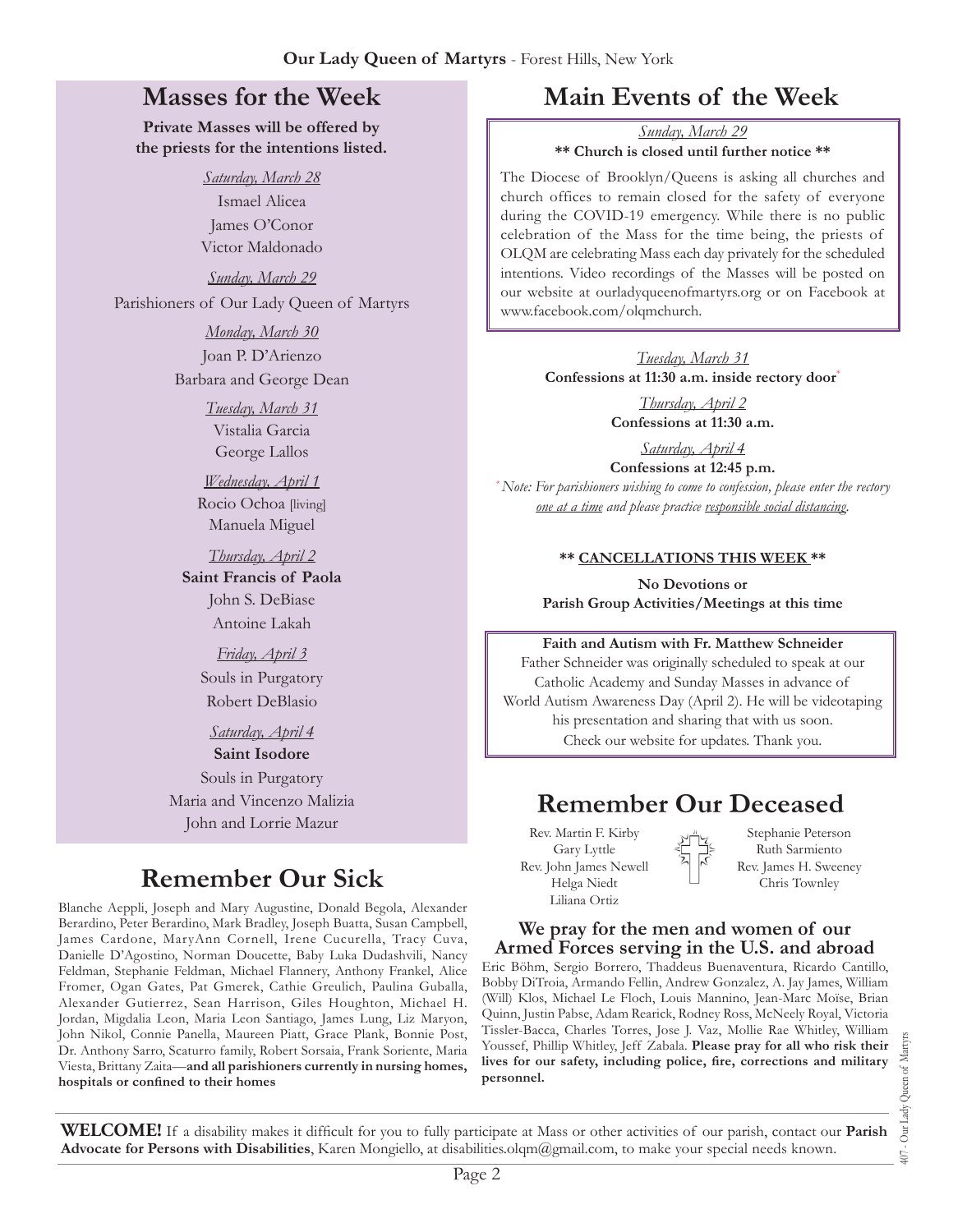#### **This Week's Reflection Pope Benedict XVI on Charity in Truth**

*From the OLQM Social Action Committee*

Only through an encounter with God are we able to see in the other something more than just another creature, to recognize the divine image in the other, thus truly coming to discover him or her and to mature in a love that "becomes concern and care for the other.… I would like to remind everyone, especially governments engaged in boosting the world's economic and social assets, that the primary capital to be safeguarded and valued is . . . the human person in his or her integrity: Man is the source, the focus and the aim of all economic and social life. (Caritas in Veritate)

*If you are interested in Catholic social teaching in action, please join us. Contact Bishop Sanchez or Father Passenant in person, by phone, or email them care of rectoryolqm@aol.com. You are welcome to join us in the rectory at our next meeting. Dates and times will be announced here and from the pulpit. Links to important documents and useful videos are available at [ourladyqueenofmartyrs.org/catholic-social-action-committee](http://ourladyqueenofmartyrs.org/catholic-social-action-committee).*

To learn more about the legislative issues that impact us as Catholics and how you can express your opinions to our elected officials, we also encourage you to sign up for "action alerts" from the New York State Catholic Conference at [www.nyscatholic.org/nys-catholic-conference-action-center](https://www.nyscatholic.org/nys-catholic-conference-action-center).

#### **Readings and Mass on TV Fifth Sunday of Lent**

**First Reading***—*Ezekiel 37:12-14

**Responsorial Psalm** With the Lord there is mercy and fullness of redemption (Psalm 130)

**Second Reading***—*Romans 8:8-11

**Gospel***—*John 11:1-45

**Video recordings of the Mass each day with our parish priests are being posted on our church website [ourladyqueenofmartyrs.org](https://ourladyqueenofmartyrs.org)**

> **To Watch Sunday Mass on TV** Spectrum Channel 97 FIOS by Verizon Channel 48 Online at <netny.tv>

**Saturday at 6 p.m.**  Vigil prerecorded from Immaculate Conception in Jamaica (English)

> **Sunday at 11 a.m.**  Live from St. James Cathedral in Downtown Brooklyn (English)

**Sunday at 1:30 p.m**. Prerecorded from Co-Cathedral of St. Joseph in Prospect Heights (Spanish)

#### **Second Collections**

›› Today's second collection is for Pastoral Care. There is an envelope for the Easter Flowers. Sunday, April 5, the second collection is our Easter gift to the church.

›› Please use the blue envelope at any time to contribute to the Parish Endowment Fund. At our Parish Giving portal, select Blue Envelope from the pull-down menu. ourladyqueenofmartyrs.org/blue-envelope.

PLEASE READ THE MESSAGE FROM OUR FINANCE COMMITTEE (p. 5) Sign up for easy, secure online parish giving at<ourladyqueenofmartyrs.org>



# STATIONS OF THE CROSS

We encourage everyone to pray the Stations of the Cross in the privacy of your home this week. May God continue to bless you and your loved ones during these days of Lenten prayer! Visit [ourladyqueenofmartyrs.org/photo-gallery](https://ourladyqueenofmartyrs.org/photo-gallery/) for more photos from the Stations prayed in church on March 6, 2020.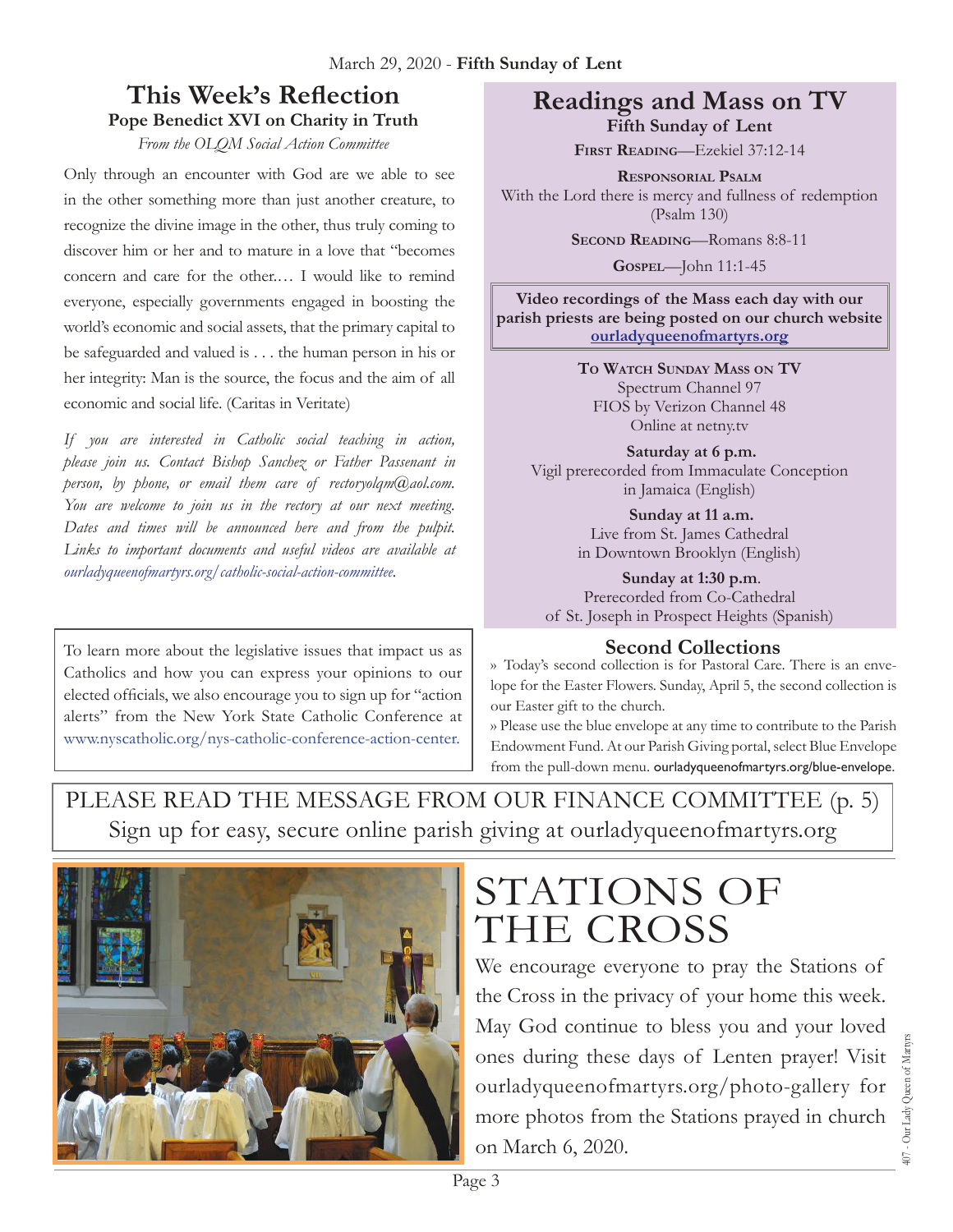



**DIOCESE OF BROOKLYN/QUEENS**

**DID YOU KNOW?** OLQM came in third place in last year's Annual Catholic Appeal out of 112 parishes. We missed second place by just \$100! Let's make it our goal in 2020 to come in first.

**Visit our website for directions on how to give online: [ourladyqueenofmartyrs.org/annual-](https://ourladyqueenofmartyrs.org/annual-catholic-appeal)catholic-appeal**

The Annual Catholic Appeal (ACA) supports the important daily work of our Church in Brooklyn/ Queens—work that no one parish can accomplish alone. ACA funds support these key programs:

- Catholic Youth Ministry Initiative
- Catholic Charities; Hospital
- College & Prison Chaplains
- **Diocesan Vocations Office**
- **Catholic Migration Services**
- Office of Faith Formation
- **E** Bishop Mugavero Residence for infirmed clergy
- Futures in Education Scholarship Foundation

PLUS, all donations made to the ACA above our parish goal are returned directly back to our parish for operations and improvements. If possible at this time, please make a pledge at this time.

Thank you very much.

### *"Did I not assure you that if you believed you would see the glory of God?"*

Do you believe Christ may be calling you to see the glory of the Blessed Trinity through a vocation to the priesthood or consecrated life? Contact the Vocation Office: 718-827-2454 or email [vocations@diobrook.org.](mailto:vocations@diobrook.org)

### **Parish Activities Postponed for Now**

As we are all dealing with the effects of the coronavirus on many levels and while social distancing has become our a new "norm" for now, we are suspending or postponing these activities and events. We will keep you informed of new information as it becomes available.

**Nursing Home Masses** (first Thursday of the month at Forest Hills Nursing Home, second Wednesday at Fairview Nursing Home, and third Thursday at Forest View) are suspected until further notice.

**Bereavement Support Group meetings** on the first and third Mondays of the month are canceled until further notice. If you have questions, email Commissioned Lay Pastoral Leader Yorke Mizelle at ymizelle@gmail.com.

**Divine Mercy Bus Pilgrimage** on April 19, with the Charismatic Prayer Group, is canceled.

**The OLQM Catholic Academy Spring Bash**, originally planned for April 25, is postponed.

**The Bible Study Group** of our parish is asking that everyone **pray a virtual rosary**. If you would like to join them or help them arrange a virtual rosary, please email us at olqmcomm $@$ [aol.com](mailto:olqmcomm@aol.com) so that we put you in touch. Also watch our Facebook page for related announcements.

### **Adult Confirmation Preparation: Registration**

At this time classes are scheduled to begin after Easter. Classes are for adults age 18+ who have received the Sacraments of Baptism and Eucharist Sacraments of Baptism and Eucharist<br>and want to receive the Sacrament of QUEEN OF Confirmation.



If you have interest in classes for Adult Confirmation, please contact our RCIA (Rite of Catholic Initiation for Adults) department by email [\(olqmrcia@gmail.com\)](mailto:olqmrcia@gmail.com) or call 718-268- 6251, ext. 27, and leave a message; your call will be returned.

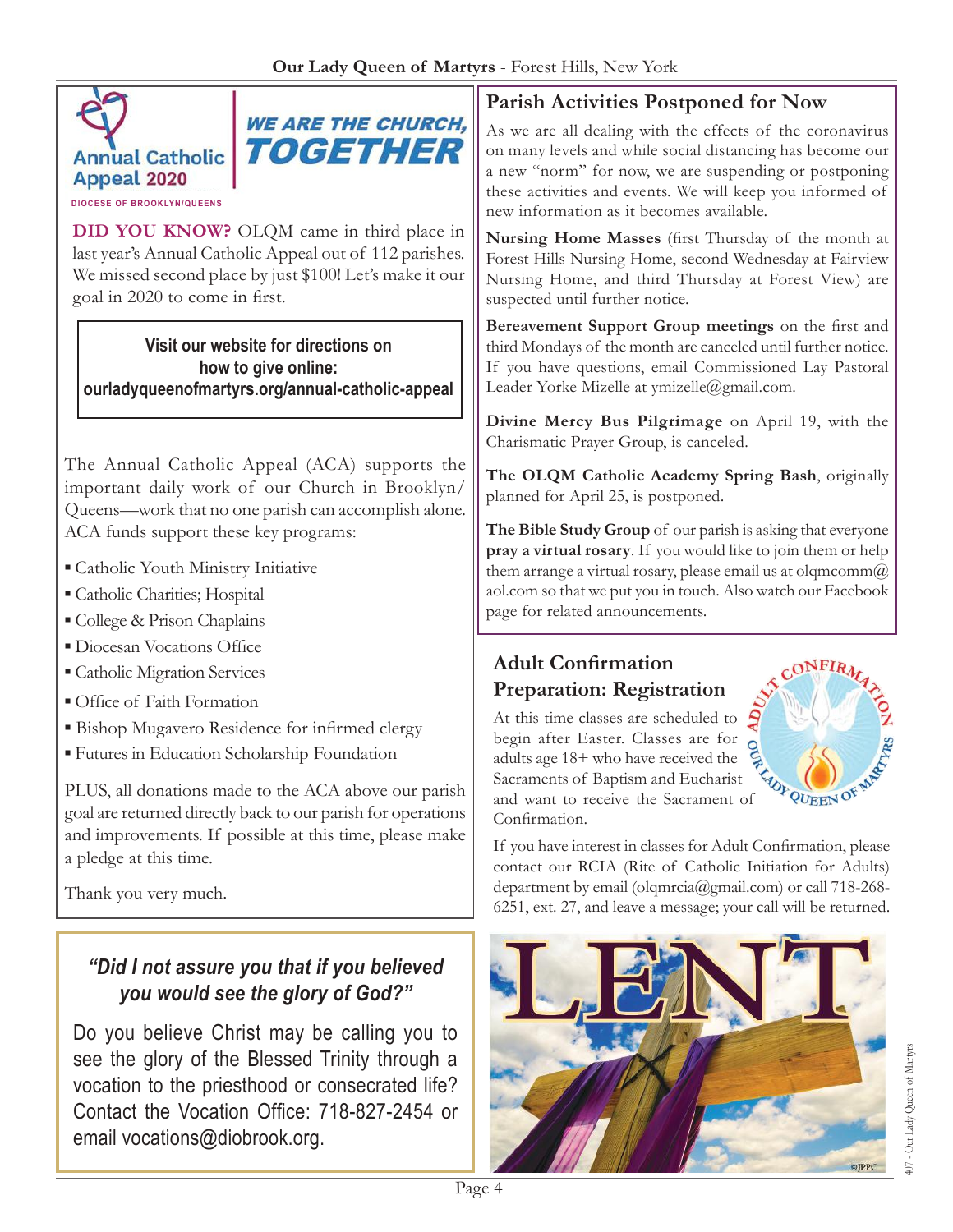# **A Word from the Parish Finance Committee**

Dear Fellow Parishioners:

First, we hope that you are all safe, well and coping under the current circumstances. We miss seeing all of you, Bishop Sanchez, Fr. Passenant, Fr. Antonin and Msgr. Cunningham each week at Mass. Even though we cannot be present and together, our parish continues to have costs to operate.

We extend a sincere thank-you to those of you who have signed up at this time and before now for online giving. We take this opportunity to remind everyone that a great way to continue supporting our parish is to contribute through automatic deductions from your bank account or by charging it to your credit card. It is very easy to set up and you can stop and start it anytime, so when we all return to our usual Sunday Masses (our prayers answered!) and you want to use your envelopes again or put cash in the basket you can just turn off the online contributions.

You can set up an account online to donate on a weekly or monthly basis or make one-time donations without creating an account. Please include your envelope number if possible.

OLQM uses Parish Giving, a national online-giving website for parishes. You can go to our parish website at [www.ourladyqueenofmartyrs.org](http://www.ourladyqueenofmartyrs.org) and look for the Parish Giving logo or you can scan the QR Code shown on this page with your phone to go right to the log-in page.

Parish Giving also has a smartphone app, which makes it even easier. We use it all the time for when we know we will be traveling (but not anytime soon, sadly).

Please remember your parish during these difficult times—even though we cannot attend Mass in person or even visit our beloved church to say a quiet prayer or light a candle. We must help to sustain OLQM so that it too is not a victim of COVID-19.

We know there are many who will be impacted financially by this difficult time, so we are not suggesting that it will be easy to maintain your usual giving. **We all give what we can** and sometimes we give in ways much more important than the "almighty dollar." Even if you can't maintain your giving, please keep praying for all of us and your parish family so that we all make it through this, even if all we have is our health.

Hopefully the parish doors will soon be swung wide open again for all of us to greet our parish family with a proper sharing of peace and the blessed Eucharist.

Sincere and heartfelt thank you,

Lorna Stark Chair of the Parish Finance Committee

David Lee Chair of the Stewardship Committee





## **KEEP UP YOUR INCREASED SUPPORT**

We extend a sincere thank-you to everyone who has signed up at this time (and previously) for **online Parish Giving**. We will resume reporting the Weekly and Special Collections in the future.